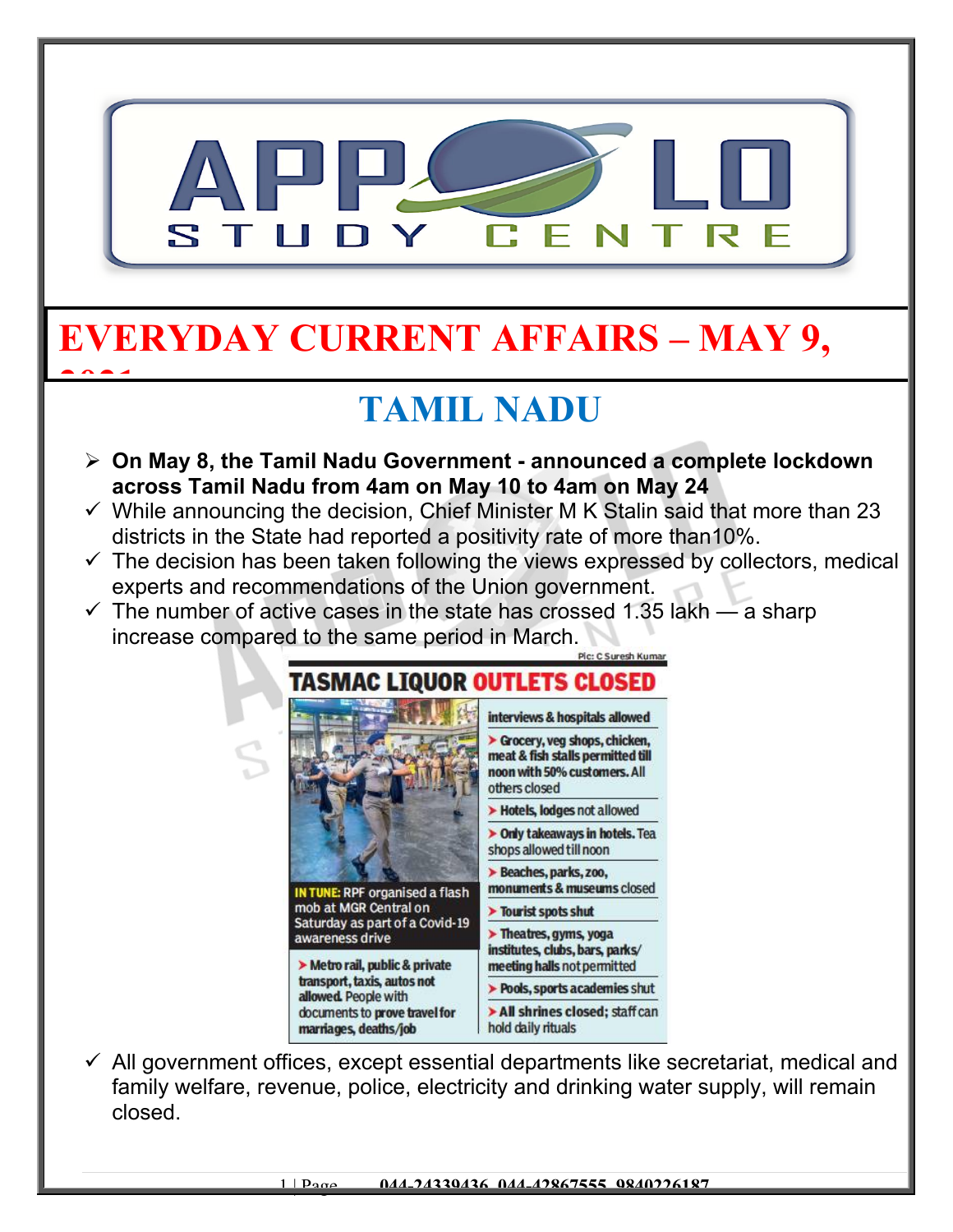- $\checkmark$  Central government offices, autonomous/subordinate offices and public corporations will also remain closed.
- $\checkmark$  All private offices, IT and ITES establishments too will remain shut and so will industries other than exempted ones.
- $\checkmark$  Several states, including Kerala, Karnataka and New Delhi, have announced varying degrees of lockdown.
- $\checkmark$  The permitted activities during the lockdown include supply of milk, newspapers, courier service, hospitals, medical labs, pharmacies, ambulance, hearse and allied medical activities, goods vehicles, vehicles carrying agricultural produce, oxygen and fuel.
- $\checkmark$  Shops selling fertilisers, pesticides, seeds and fodder outlets will be allowed to function between 6am and noon.
- $\checkmark$  Takeaway service will be permitted in restaurants, hotels, bakeries and mess between 6am and 10am, noon and 3pm and 6pm and 9pm.
- $\checkmark$  Ecommerce activities will be allowed only during this permitted time.
- $\checkmark$  Roadside eateries cannot open for business.
- $\checkmark$  Pavement vendors selling vegetables and fruits will be permitted till noon.
- $\checkmark$  PDS outlets will function between 8am and noon.
- $\checkmark$  Volunteers and caregivers attending to people with special needs and elderly citizens will be allowed to travel with ID cards and permission letters issued by employers.
- $\checkmark$  Judiciary and courts, ongoing construction activities and media will be allowed.
- $\checkmark$  The government has already permitted continuous process industries and industries manufacturing essential commodities.
- $\checkmark$  The staff/ workers will be allowed to travel either in company vehicles or own vehicles with display of ID cards.
- $\checkmark$  There is no bar on conducting wedding ceremonies with a maximum of 50 people.
- $\checkmark$  For funeral and performance of last rites, there is a cap of 20 people.
- $\checkmark$  Maintenance and other critical IT infrastructure needed for medical, financial, transport and other critical services will be permitted.
- $\checkmark$  Banks, ATMs, and insurance services will be allowed with 50% workforce.
- **Shankar Jiwal, the newly appointed commissioner of police took charge at a low-key function at the commissioner's office in Vepery on May 8**

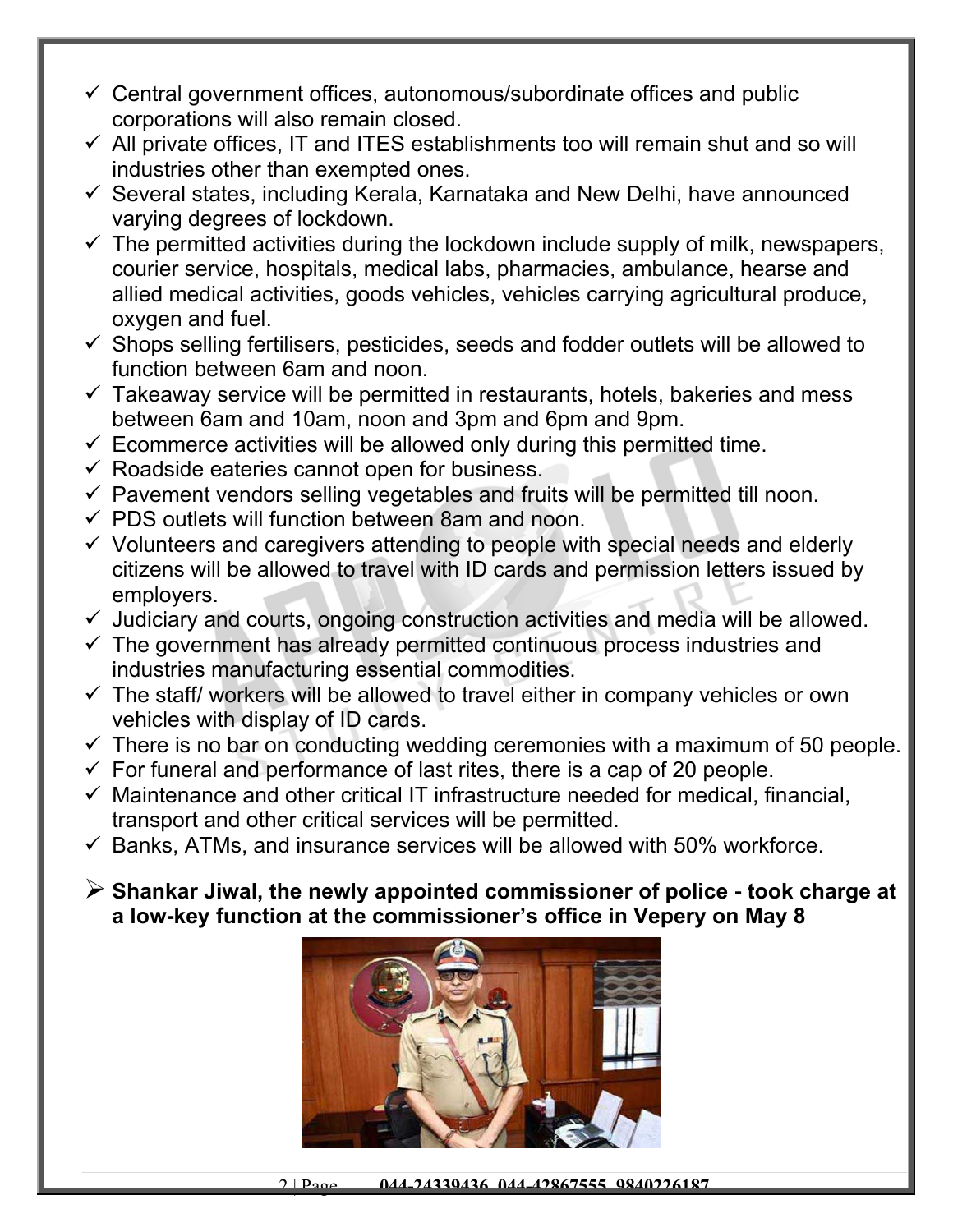- $\checkmark$  The additional director-general of police-rank officer belonging to 1990-batch took charge from the outgoing commissioner Mahesh Kumar Aggarwal
- $\checkmark$  Hailing from Uttarakhand, Shankar Jiwal is a polyglot, one who knows several languages
- $\checkmark$  During his six-year stint as south zone director of Narcotics Control Bureau (NCB), the zone had confiscated maximum quantity of heroin for six consecutive years.
- $\checkmark$  He has worked as DIG and then IG of internal security.
- $\checkmark$  He was awarded the President's medal twice for his concept-based technical approach to issues.
- $\checkmark$  Jiwal introduced an SMS-based monitoring scheme to track locked houses while he was the Trichy city police commissioner.
- $\checkmark$  He has had stints as additional director-general of police, Armed Police, Chennai and headed the Special Task Force (STF), which is headquartered at Sathyamangalam in Erode district for six years and also in armed reserve unit.
- $\checkmark$  Jiwal, during his tenure as Madurai rural district SP, introduced digitization of daily situation report, and digitized vehicle management system so that police could locate any vehicle and get details based on registration numbers
- $\checkmark$  This was decades before the central government came out with its Vaahan scheme of tracking vehicles with the help of number plates
- $\checkmark$  Due to the initiative, police were able to seize a lot of stolen vehicles and those with fake registration number plates.
- $\checkmark$  Many sold vehicles still bearing old owners' vehicles were also identified
- $\checkmark$  City police commissioner S Davidson Devasirvatham was transferred and appointed as additional director general of police (ADGP), intelligence, Chennai.
- $\checkmark$  Inspector general of police (west zone) A Amalraj would now hold the additional charge of the Chennai police commissioner.
- $\checkmark$  Davidson was appointed the city police commissioner by the Election Commission of India in March and he had made many reforms in the city police force in a short span of time.
- **The DMK's former Rajya Sabha member and designated senior lawyer R Shanmugasundaram – has been appointed as the new advocate-general of Tamil Nadu.**



 $\checkmark$  The veteran prosecutor had served as state public prosecutor from 1996 to 2001.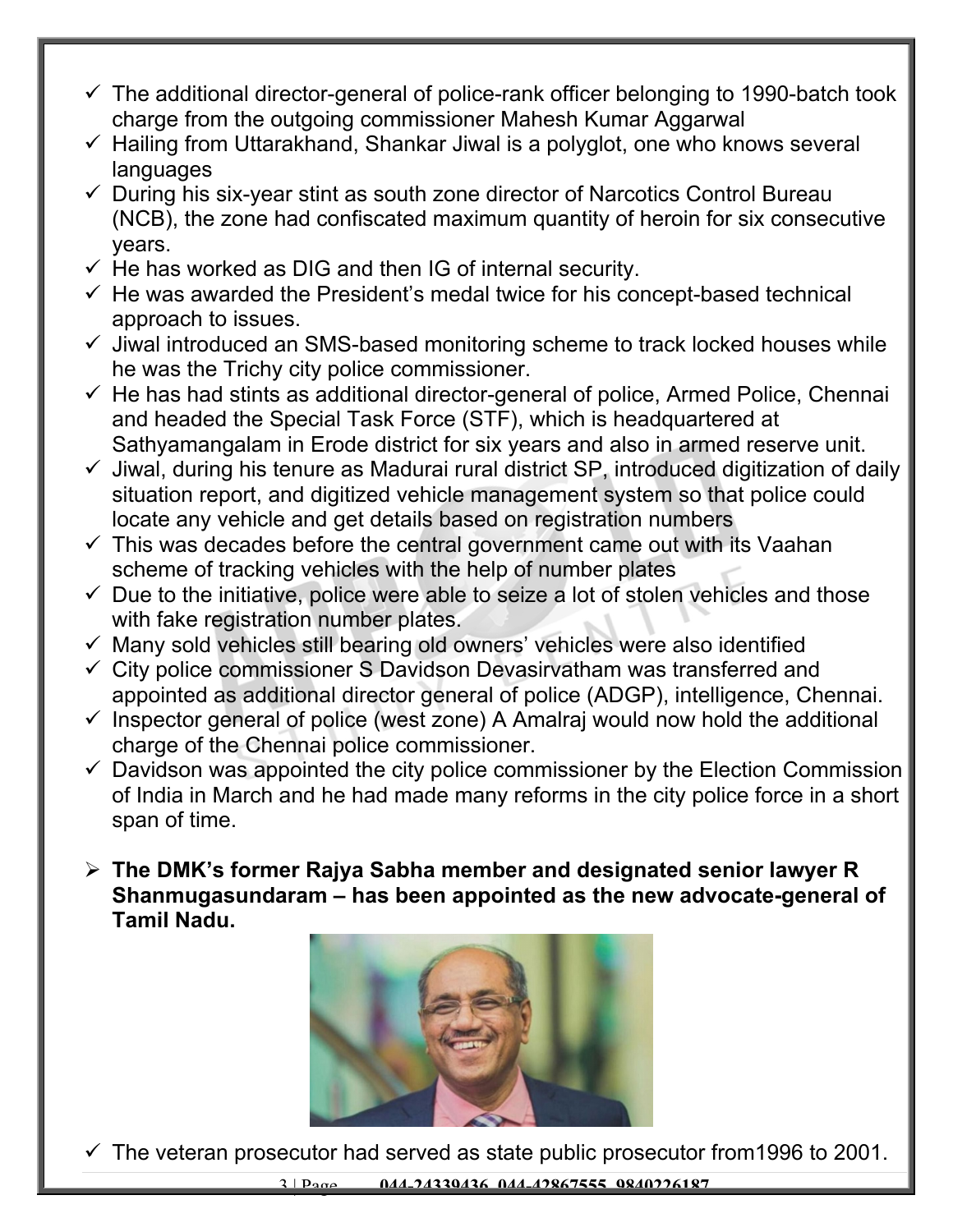- $\checkmark$  This is the first of a series of appointment of law officers to be made in Tamil Nadu in coming weeks, to represent the newly elected DMK government in the high court, lower courts and tribunals.
- $\checkmark$  Shanmugasundaram is likely to assume charge immediately, while a swearing in is also expected on May 10.
- $\checkmark$  A second generation lawyer born in Tirunelveli in 1953, Shanmugasundaram was among the distinguished juniors of legendary senior lawyer N Natarajan.
- $\checkmark$  His father S Rajagopal was public prosecutor and special prosecutor for the CBI in Madurai.
- $\checkmark$  Shanmugasundaram has worked as a prosecutor since 1989
- $\checkmark$  He represented the government before several forums, including MC Jain Commission of inquiry which probed the assassination of former Prime Minister Rajiv Gandhi.
- $\checkmark$  He was elected to the Rajya Sabha in 2002 for a full six-year term.
- $\checkmark$  Shanmugasundaram has given scores of lectures and participated in international conferences such as Commonwealth Law Conference in Hong Kong.

### **SUPREME COURT VERDICT**

- **On May 8, the Supreme Court constituted a 12-member National Task Force to distribute oxygen to states, after faulting the centre's allocation methodology during the recent surge in Covid-19 cases**
- $\checkmark$  The task force would devise a scientific formula for rational and equitable allocation of oxygen to states, audit utilization and suggest means to augment production.
- $\checkmark$  A bench of Justices D Y Chandrachud and M R Shah asked the cabinet secretary to be the convenor of the group



- $\checkmark$  The expert body will, within a week, provide the formula for need-based, dynamic allocation of medical oxygen to states and UTs.
- $\checkmark$  A more comprehensive plan, including other aspects of healthcare, will be submitted in six months.

4 | Page **044-24339436, 044-42867555, 9840226187**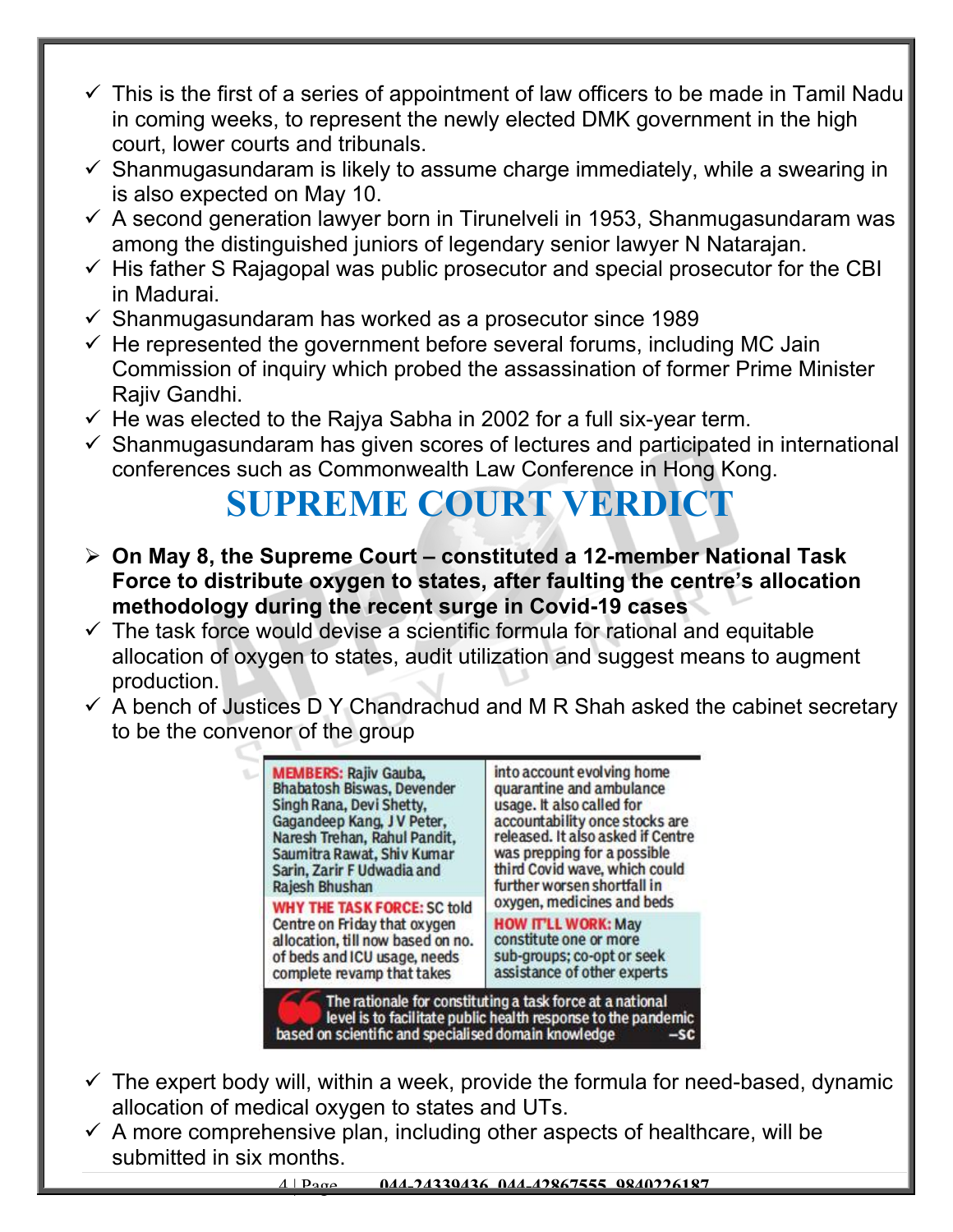- $\checkmark$  The decision of setting up a task force is to devise "an effective and transparent mechanism" for allocation of oxygen during the Covid-19 pandemic
- $\checkmark$  The situation turned into a crisis after Delhi government complained that it is not receiving the SC-mandated 700 tonnes of oxygen daily
- $\checkmark$  In this situation, the SC accepted the Centre's suggestions for a broad-based expert committee to decide on allocation of oxygen to the states
- $\checkmark$  The bench said the Centre had no option but to maintain a daily supply of 700 tonnes oxygen to the national capital.
- $\checkmark$  Members of the NTF are Bhabatosh Biswas, ex-VC of West Bengal University of Health Sciences, Kolkata; Devender Singh Rana and Saumitra Rawat, Sir Ganga Ram Hospital, Delhi; Devi Prasad Shetty, Narayana Healthcare, Bengaluru; Gagandeep Kang and J V Peter, Christian Medical College, Vellore, Tamil Nadu; Naresh Trehan, Medanta, Gurgaon; Rahul Pandit, Fortis Hospital, Mumbai; Shiv Kumar Sarin, Institute of Liver and Biliary Science, Delhi; Dr Zarir F Udwadia, Mumbai; and Union health secretary Rajesh Bhushan.
- $\checkmark$  The Justice Chandrachud-led bench, in its order, gave a six-month tenure to the task force, which could be extended further if the need be.

#### **CONFERENCES & SUMMITS**

 **The first India-EU Leaders' meeting, with the participation of PM Narendra Modi – was held on May 8**



- $\checkmark$  The meeting is expected to provide a major boost to trade ties with the two sides agreeing to resume negotiations, which had remained suspended since 2013
- $\checkmark$  Further, the sides agreed for a balanced and comprehensive free trade and investment agreements
- $\checkmark$  PM Narendra Modi sought support for a TRIPs waiver for vaccine productionrelated patents.
- $\checkmark$  EU leaders also urged the US to first remove its curbs on vaccine export before getting into any discussion on patent waiver that may augment production in future.
- $\checkmark$  The Indian government said it was the first time the leaders met in a EU+27 format with PM Narendra Modi as special invitee at the EU Council.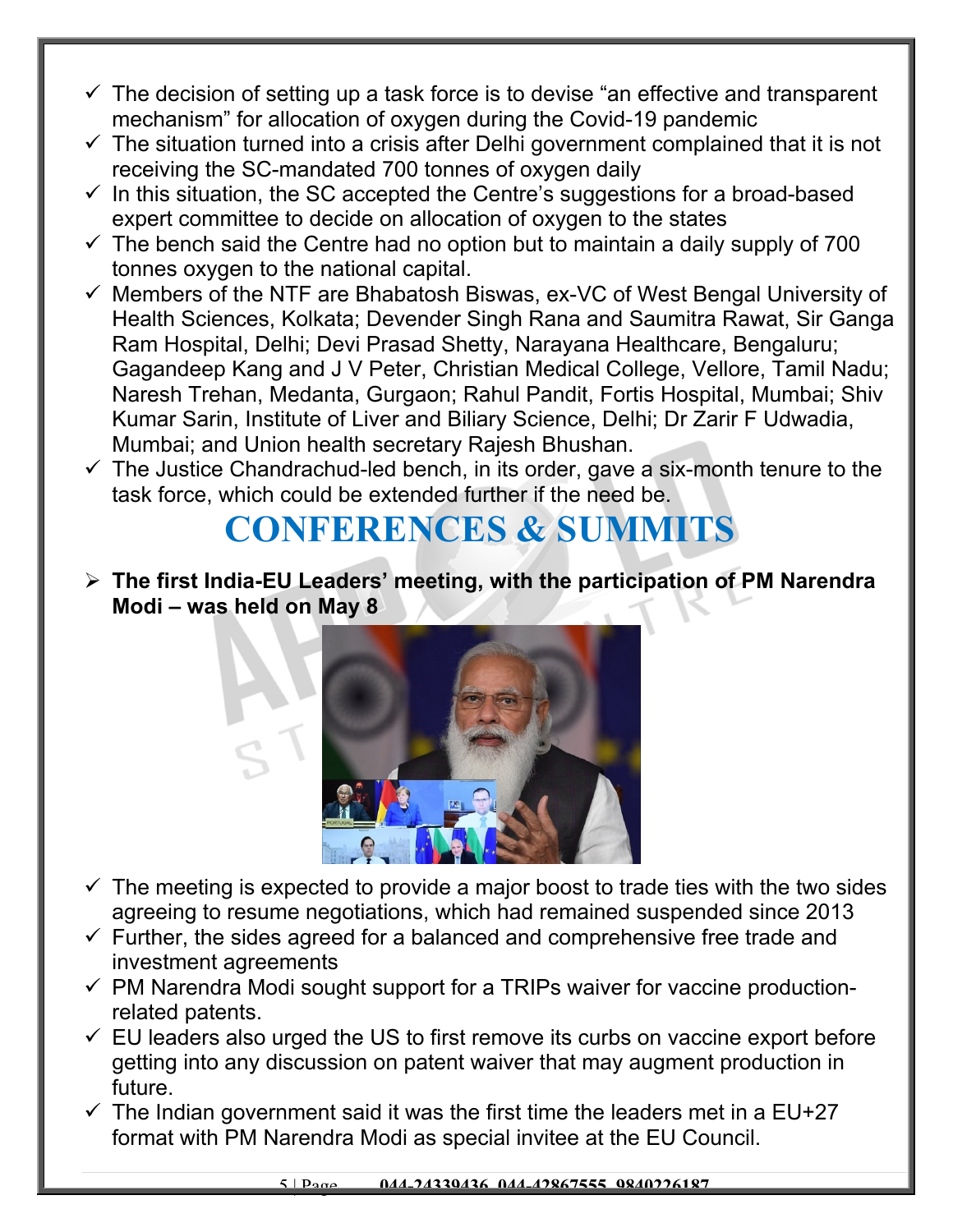- $\checkmark$  The summit saw PM Modi calling for EU's support for India's joint proposal with South Africa for a TRIPS waiver.
- $\checkmark$  External affairs minister S Jaishankar said the two sides agreed to resume negotiations on Trade, Investment Protection and Geographical Indications.

# **SCIENCE, TECHNOLOGY & ENVIRONMENT**

- **DRDO has repurposed a potential cancer drug 2-deoxy-Dglucose (2-DG) — for the treatment of Covid-19 infection**
- $\checkmark$  The new drug has received Drugs Controller General of India (DCGI) nod for emergency use as adjunct therapy for moderate to severe hospitalised Covid-19 patients.
- $\checkmark$  The anti-Covid-19 application has been developed by the Institute of Nuclear Medicine and Allied Sciences (INMAS) of the Defence Research and Development Organisation (DRDO) in collaboration with pharma major Dr Reddy's Laboratories.
- $\checkmark$  The drug, which comes in a powder form, must be taken orally by dissolving it in water.
- $\checkmark$  It works by accumulating in the virus infected cells and prevents growth of the virus by stopping viral synthesis and energy production.
- $\checkmark$  According to DRDO, the results of clinical trials on Covid-19 patients showed that 2-DG helps in faster recovery of hospitalised patients and reduces their dependence on supplemental oxygen.
- $\checkmark$  Being a generic molecule and an analogue of (similar to) glucose, it can be easily produced and made available in plenty in the country
- $\checkmark$  The drug is an inhibitor of glucose transport and glycolysis
- $\checkmark$  It was originally being developed for cancer as it cuts the supply of glucose molecules to cancer cells, which require higher glucose than normal cells to survive, thereby killing them.

#### **DEFENCE**

 **The first-ever batch of 83 women jawans - have now been inducted into the Corps of Military Police (CMP) in the 13-lakh strong Army**



 $\checkmark$  The attestation parade of the 83 women soldiers was held at the CMP Centre & School at Bengaluru on May 8